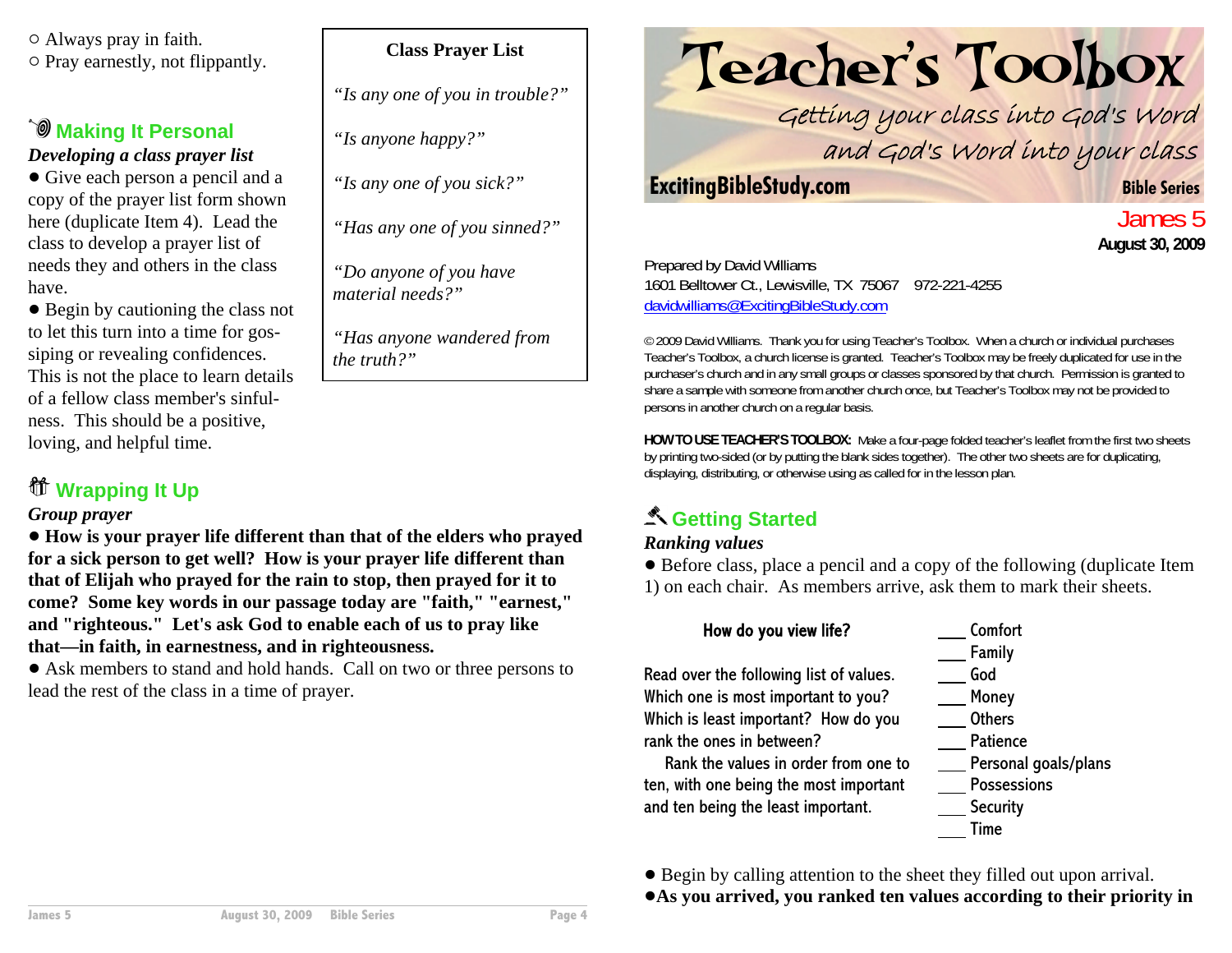**your life. Today's lesson is a look at some of those priorities and counsel on how important they should be in the life of a Christian.**

#### **Exploring God's Word** *Determining others' values*

• Divide the class into four groups. Give each group a copy of the "Ranking Values" sheet from the activity above. Also give each group one of these assignments (cut apart Item 2).

#### Group One: BUSINESS PEOPLE

James 4:13-17 describes some business people. Read the passage. As a group, decide how the business people in this passage would rank the ten values. Be prepared to share your conclusions with the class.

#### Group Two: RICH PEOPLE

James 5:1-6 describes some rich people. Read the passage. As a group, decide how the rich people in this passage would rank the ten values. Be prepared to share your conclusions with the class.

#### Group Three: FARMERS

James 5:7-9 describes some farmers. Read the passage. As a group, decide how the farmers in this passage would rank the ten values. Be prepared to share your conclusions with the class.

#### Group Four: PROPHETS

James 5:10-11 describes some prophets. Read the passage. As a group,

decide how the prophets in this passage would rank the ten values. Be prepared to share your conclusions with the class.

• Allow five minutes for groups to work. Then call for reports.

#### *Skit*

• Enlist four people to present the following skit (duplicate Item 3). They can do it as a reading, without prior preparation. "Label" each person with a piece of paper on which you have written the name of the role he or she is playing.

#### Skit

BUSINESS PERSON Oh, boy! Let me tell you what I'm going to do. Have I got plans! I'm going to open up a new business across town and make moremoney next year than you'll make during the rest of your life.

FARMER I have no doubt of that. It wouldn't have to be much tobeat the money I expect to make.

RICH PERSON Well, it would have to be quite a bit just to be more than I already have.

PROPHET

PROPHET

 What is all this talk about money? Money is not what's important in life. RICH PERSONSays who?

Says God.

BUSINESS PERSON Now don't start trying to tell me that God wants me to be poor. I believe God blesses those who love Him.

PROPHET Yes, but those blessings are not always financial and material. In fact, some of the greatest men and women of the faith lived inpoverty and endured personal tragedy. Take Job, for example. He lost everything but still trusted God.

RICH PERSON Maybe so, but he started out rich and he ended up rich. That's what counts.

PROPHET That's not what counted to Job. His experiences taught him that nothing in life is more important that a person's relationship to the Lord.

BUSINESS PERSON So you're suggesting I shouldn't make plans in my business?

PROPHET It's fine to makeplans. In fact, you ought to. But your plans should focus on God's will rather than your materialism. And your plans should reflect your recognition that God is sovereign. Boasting as you were doing a few minutes ago is evil. FARMER It's hard for me to plan at all. It seems that all I do is wait. I wait for rains, I wait for the crops. Wait, wait, wait.

PROPHET But that's good. You are waiting patiently for God to act in your life. Meanwhile, you are doing all that you know to do. You're not sitting around waiting with your seed still in the barn, are you?

FARMERPROPHET

No....

 Then you are making plans. You plan the best time to prepare the ground, the best time to plant, the best time to reap.

RICH PERSON Maybe you ought to give up your farm and come work for me.

FARMER No thanks! I've seen how you treat people. You work them to death and then withhold theirwages while you take excessive profits to spend on your own self-indulgence. RICH PERSON Forget the job offer.

#### *Deriving principles*

• Divide the class into groups of four or five. Give each a large sheet of paper and a marker.

• Ask each group to study the James 5:12-20 and derive principles related to prayer. Each principle should be in the form of a complete sentence. Encourage each group to list five to seven principles on the large sheet of paper provided.

• Allow ten minutes for groups to work. Then call for reports. Here are some principles they may come up with (but let the groups do their own work):

 $\circ$  Pray in good times as well as bad.

 $\circ$  When you have problems, ask others to pray for you.

 $\circ$  Prayer can result in physical and spiritual healing.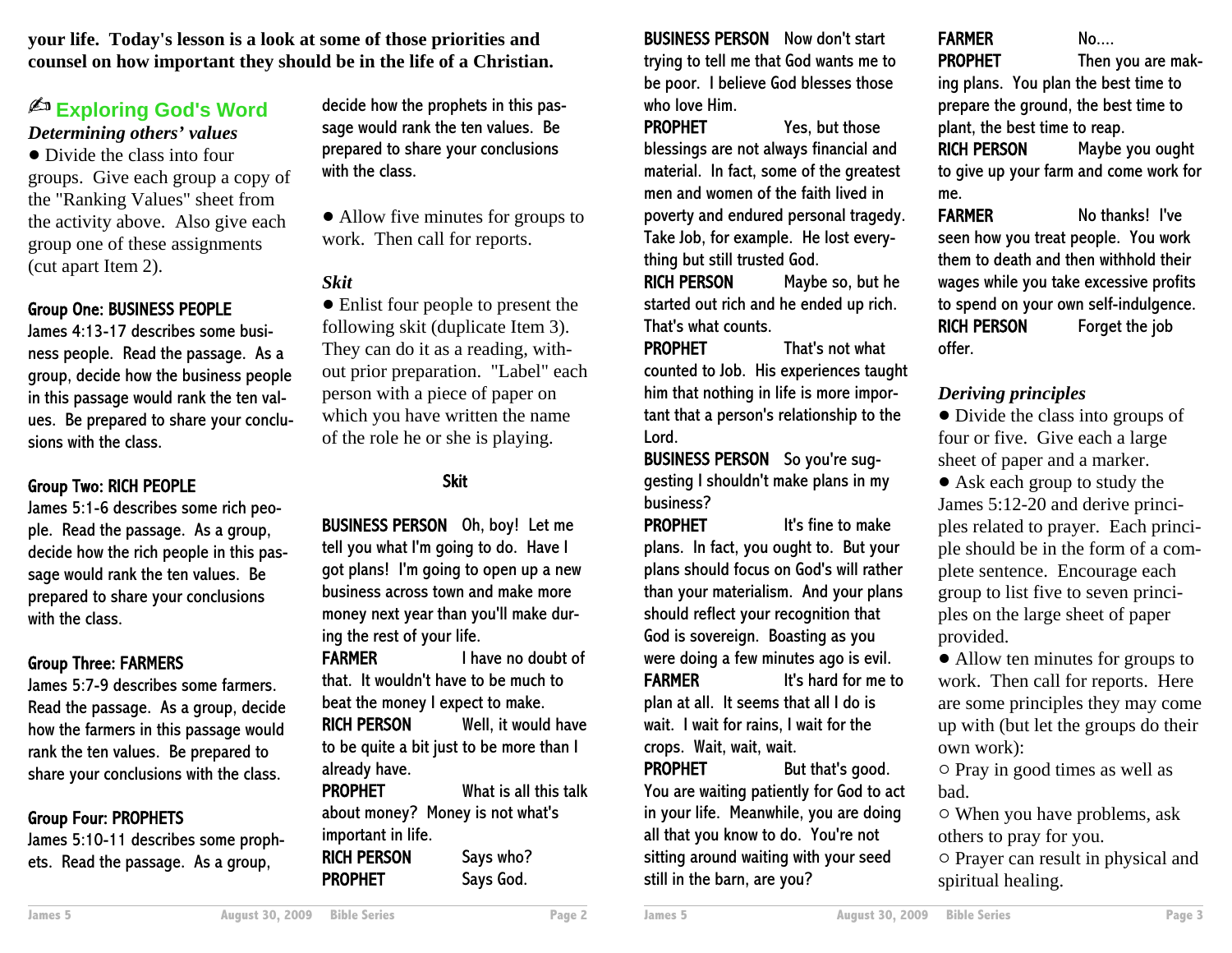### **How do you view life?**

Read over the following list of values. Which one is most important to you? Which is least important? How do you rank the ones in between?

Rank the values in order from one to ten, with one being the most important and ten being the least important.



### **How do you view life?**

Read over the following list of values. Which one is most important to you? Which is least important? How do you rank the ones in between?

Rank the values in order from one to ten, with one being the most important and ten being the least important.

| Comfort | Patience             |
|---------|----------------------|
| Family  | Personal goals/plans |
| God     | Possessions          |
| Money   | Security             |
| Others  | Time                 |

## Group One: BUSINESS PEOPLE

James 4:13-17 describes some business people. Read the passage. As a group, decide how the business people in this passage would rank the ten values. Be prepared to share your conclusions with the class.

## Group Two: RICH PEOPLE

James 5:1-6 describes some rich people. Read the passage. As a group, decide how the rich people in this passage would rank the ten values. Be prepared to share your conclusions with the class.

### Group Three: FARMERS

James 5:7-9 describes some farmers. Read the passage. As a group, decide how the farmers in this passage would rank the ten values. Be prepared to share your conclusions with the class.

### Group Four: PROPHETS

James 5:10-11 describes some prophets. Read the passage. As a group, decide how the prophets in this passage would rank the ten values. Be prepared to share your conclusions with the class.